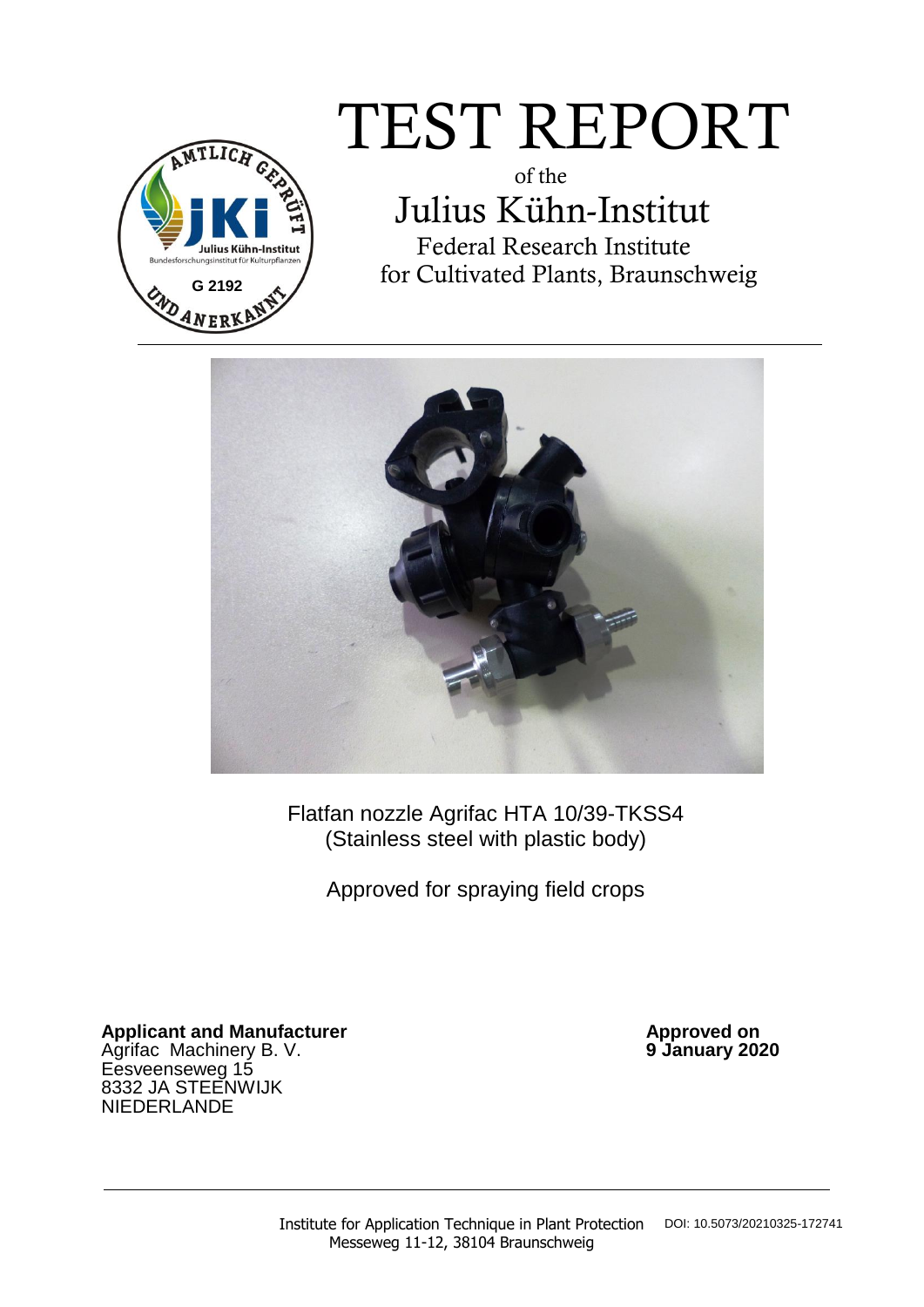#### Assessment

The flatfan nozzle Agrifac HTA 10/39-TKSS4 (Stainless steel with plastic body) was tested with a standard nozzle tube (19 mm inside diameter) with quadruple nozzle body and membrane valve. The nozzle is suitable for spraying field crops, provided that the following technical requirements are fulfilled:

- 1. Installation in a spray boom with a sufficient and a steady amount of liquid flow,
- 2. 250 mm nozzle spacing,
- 3. 30 cm between nozzles and spray target (consistency of evenness of cross distribution proved satisfactory at a distance range from 20 cm to 40 cm),
- 4. Spray pressure measured in front of the nozzle between 2.0 and 6.0 bar combined with air pressures between 0.4 bar and 1.5 bar with a ratio of air : liquid pressure from 1:2 to 1:6; liquid volume flow per nozzle as stated in table below.

Suitable precautions should be taken to assure that the nozzles do not get blocked up or drip when in use. The adjustment tool offered by Agrifac should be used to align the TKSS4 nozzle tips. The nozzle tips must be aligned exactly vertically to achieve sufficient uniformity of the cross distribution. When using multiple nozzle bodies, pay attention to the exact alignment after changing the nozzle.

| Pressure  | Liquid flow volume  | Max. deviation of       | Evenness of cross    | Droplet spectrum |
|-----------|---------------------|-------------------------|----------------------|------------------|
| (bar)     | without accessories | single nozzle flow from | distribution at (cm) | (ISO 25358)      |
| Air /     | (1/min)             | the dosage tables       | 20 / 30 / 40         |                  |
| Liquid    |                     |                         | (Vk %)               |                  |
| 0.3 / 2.0 |                     |                         | $-/7.4/-$            |                  |
| 0.4 / 2.0 | 0,57                |                         | $-/5.9/5.0$          | extreme coarse   |
| 0.6 / 2.0 | 0,53                | $-4.55%$                | $-/6.1/5.0$          |                  |
| 1.0 / 2.0 | 0,45                |                         | $-16.5/5.3$          | coarse           |
| 0.5 / 3.0 | 0,71                |                         | 7.0/5.8/4.8          | extreme coarse   |
| 0.6 / 3.0 | 0,70                | $-4.00%$                | $6.2 / - / 4.8$      | very coarse      |
| 0.8 / 3.0 | 0,67                | $-4.55%$                | $5.8/-/$             | very coarse      |
| 0.6 / 3.0 | 0,70                |                         | $4.8/-/$             |                  |
| 1.0 / 3.0 | 0,62                |                         | $4.9 / - 4.9$        |                  |
| 1.5/3.0   | 0,54                |                         | $5.5 / - 7.5.5$      | medium           |
| 0.6/4.0   | 0,82                |                         | $-/6.9/5.9$          | extreme coarse   |
| 1.0 / 4.0 | 0,77                | $-4.62%$                | $-/4.8/4.8$          |                  |
| 1.5/4.0   | 0,71                |                         | $-/5.0/5.0$          | medium           |
| 0.8 / 6.0 | 1,01                |                         | $-1 - 16.7$          | very coarse      |
| 1.5/6.0   | 0,94                | 3.64 %                  | $-/-/5.0$            | coarse           |